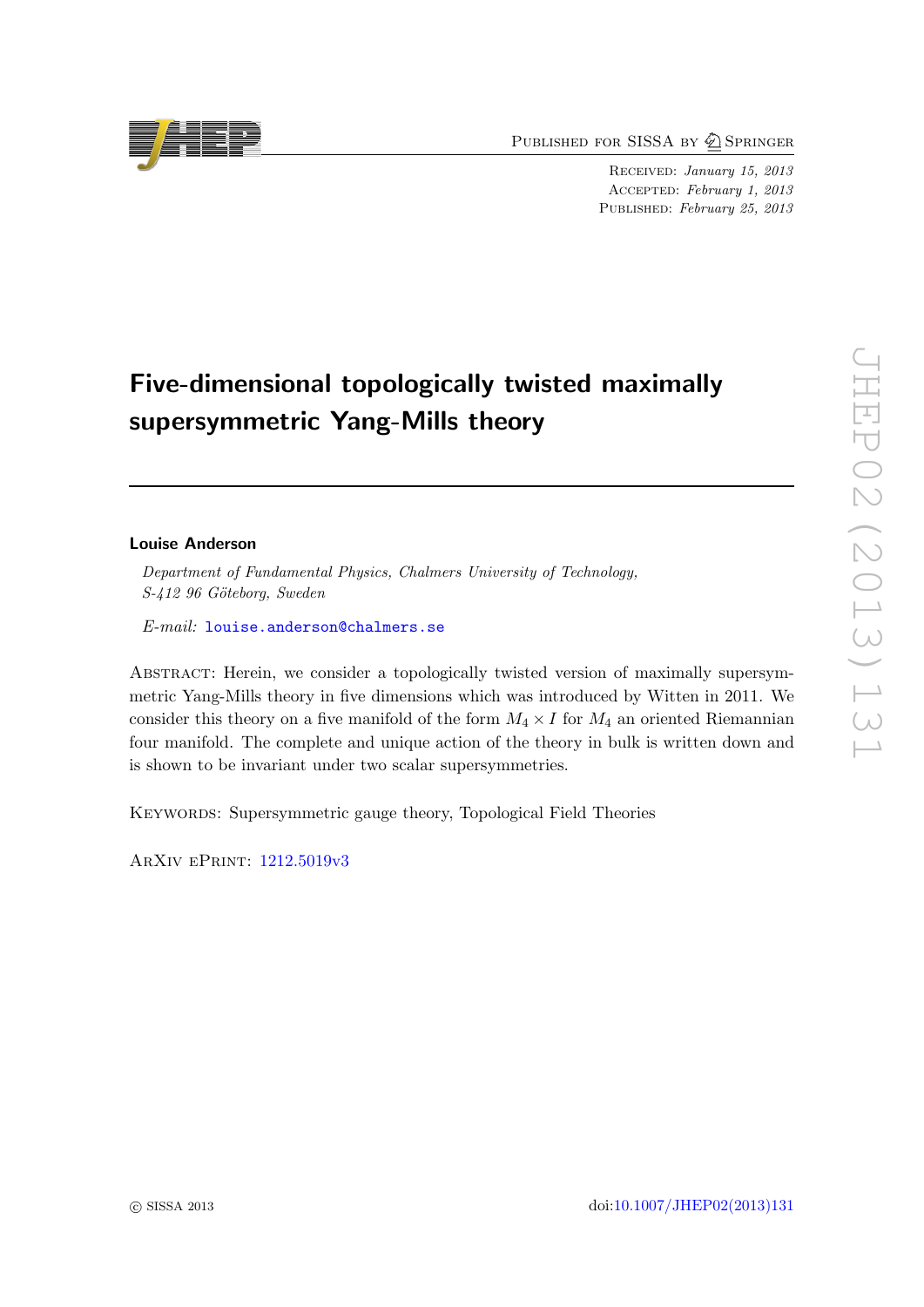# Contents

| $\mathbf{1}$   | Introduction                                                | 1                |  |  |
|----------------|-------------------------------------------------------------|------------------|--|--|
| $\overline{2}$ | The twist                                                   |                  |  |  |
|                | Twisting of the supersymmetries and fermionic fields<br>2.1 | $\overline{5}$   |  |  |
|                | Gamma matrix gymnastics<br>2.2                              | $\overline{5}$   |  |  |
|                | Some useful formulas<br>2.3                                 | 7                |  |  |
| $3-$           | The action in flat space                                    | 7                |  |  |
|                | The bosonic part<br>3.1                                     | 8                |  |  |
|                | The fermionic part<br>$3.2\,$                               | 8                |  |  |
| 4              | Supersymmetry                                               | $\boldsymbol{9}$ |  |  |
|                | Variation of the Bosonic fields<br>4.1                      | 9                |  |  |
|                | Variation of the Fermionic fields<br>4.2                    | 10               |  |  |
|                | Supersymmetry invariance in flat space<br>4.3               | 11               |  |  |
| 5              | The action in curved space                                  | 11               |  |  |

# <span id="page-1-0"></span>1 Introduction

In four dimensions, there are many examples of topological field theories.  $\mathcal{N} = 2$  super-Yang-Mills theory in four dimensions admits one unique topological twisting [\[1\]](#page-14-0), whereas  $\mathcal{N} = 4$  super-Yang-Mills admits three inequivalent twistings [\[2](#page-14-1)[–5\]](#page-14-2). In five dimensions however, the situation is slightly different and not as well-studied. Maximally supersymmetric Yang-Mills theory considered on a general five-manifold of Euclidean signature,  $M_5$ , has both R-symmetry- and Holonomy group (of  $M_5$ ) equal to SO(5). Hence there exist a unique topological twisting of this theory that will give one scalar and nilpotent supersymmetry charge. However, if one considers a five-manifold not so general but rather on the form

<span id="page-1-1"></span>
$$
M_5 = M_4 \times I,\tag{1.1}
$$

with I some one-dimensional manifold and  $M_4$  a Riemannian four-manifold of Euclidean signature, the holonomy group is reduced to  $SO(4)$ , and the theory may admit several topological twistings.

One of these result in a topological field theory which is invariant under two scalar nilpotent supersymmetries, and is the theory that will be considered herein. This twisting of five-dimensional maximally supersymmetric Yang-Mills theory can be described as the five-dimensional analog of the four-dimensional geometric Langlands-twist that was first mentioned in [\[2\]](#page-14-1), and then shown to have applications to the geometric Langlands program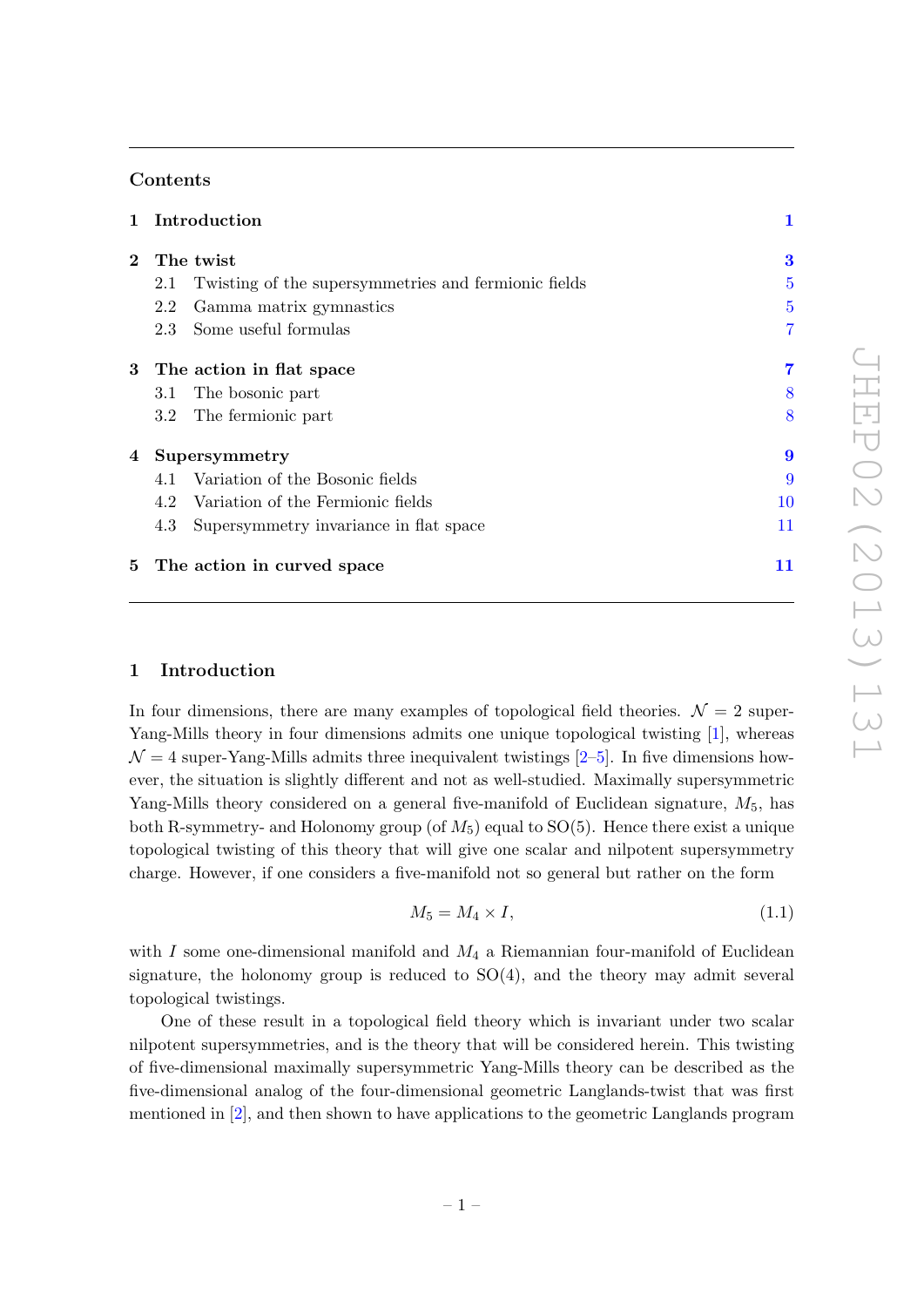in [\[4\]](#page-14-3). This five dimensional topological field theory was first considered in [\[6\]](#page-14-4) with the original motivation being the interesting applications to Khovanov homology for knots [\[7\]](#page-14-5) it was shown to possess, something that was further studied in [\[8\]](#page-14-6). In order to make contact with knot theory, and more particularly Khovanov homology, the four-manifold  $M_4$  must be a product of a three manifold in which the knots are embedded and another one-dimensional manifold with a boundary.

This relatively new topological field theory have been the interest of several papers since its introduction [\[8,](#page-14-6) [9\]](#page-14-7), and its four-dimensional analog has been even further studied (amongst others in [\[10](#page-14-8)[–13\]](#page-14-9), and from a lattice supersymmetry perspective in for example [\[5,](#page-14-2) [14,](#page-14-10) [15\]](#page-14-11)). However, focus in these works has mainly been on the bosonic aspects of the theory, or probably most heavily on the localisation equations since the connection to knot theory and Khovanov homology lies therein. In this setting, the knots are encoded in subtle boundary conditions for these elliptic differential equations on  $M_5$  [\[6\]](#page-14-4). Much progress have been made in the field, but as previously mentioned only a part of the theory has been studied in detail. There are large areas that still remain unexplored.

In this paper, we shall focus on other aspects of this theory than the applications to knot theory, thus the extra requirements upon the manifold that were imposed in order to make contact with this will here be unnecessary. We shall instead consider the theory on a more general five-manifold on the form given in equation  $(1.1)$ . Since the twist was constructed to give a theory containing two scalar nilpotent supersymmetries, it is obvious that it indeed produces a topological field theory when  $M_4$  has vanishing curvature. However, it is not as straight forward to see that this is true even in the case when  $M_4$  is curved. It is thus important in order to understand this theory better to find the explicit expression of the action, even in the case when  $M_4$  is curved. This has not yet been done. However, it should be noted that some terms in this action were written down in [\[6\]](#page-14-4) during a discussion regarding the equations of motion of the theory.

In this paper, we find the expression for the complete action when  $M_4$  is a general Riemannian four-manifold of Euclidean signature, and this is concluded to be unique. It is furthermore shown to be invariant under both scalar, nilpotent supersymmetries in bulk. This is done by first describing the twist in greater detail as well as the field content of the theory. After this, the action in flat space is computed and shown to be invariant under the two scalar supersymmetries in bulk. Finally, the case when  $M_4$  is curved is considered.

Throughout the paper, we shall only occupy ourselves with the theory in bulk, details of the boundary behaviour can for example be found in [\[6\]](#page-14-4) and [\[11\]](#page-14-12). We shall make some brief comments about the importance of the boundary at the end of the paper but not dwell on it further at the moment.

Finding an expression for the action is an important step in order to understand this topological field theory, but many questions still remain. It may for example be interesting to investigate if the action presented herein is Q-exact. My belief is that this is not the case since the four-dimensional analog of this theory does not have a  $Q$ -exact action [\[4\]](#page-14-3), however, it would be interesting to study this in greater detail. It may also be interesting to investigate the surface terms in the action that have not been presented herein, and study their behaviour and properties.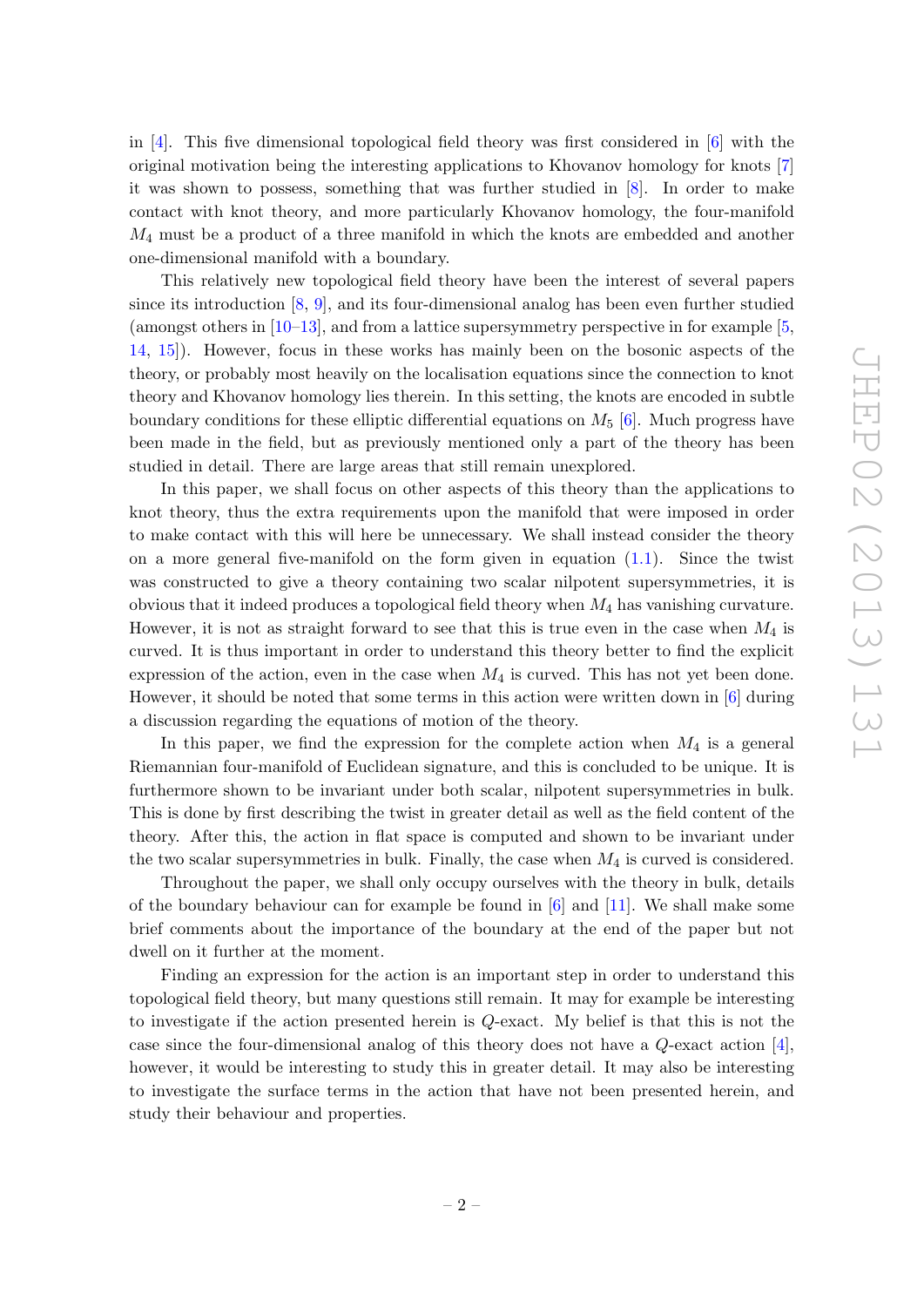#### <span id="page-3-0"></span>2 The twist

The five-dimensional maximally supersymmetric Yang-Mills theory discussed above is considered as a dimensional reduction from ten dimensions and we work in overall Minkowski signature. In a ten-dimensional notation, the theory may famously [\[16\]](#page-14-13) be described by the action

$$
S = \int_{M_4 \times I} d^4x dy \text{Tr} \left( -\frac{1}{4} F_{MN} F^{MN} + \frac{i}{2} \bar{\lambda} D_M \Gamma^M \lambda \right). \tag{2.1}
$$

This action is invariant under the supersymmetry transformations below:

<span id="page-3-3"></span><span id="page-3-2"></span><span id="page-3-1"></span>
$$
\delta A_I = i\bar{\varepsilon}\Gamma_I \lambda \tag{2.2}
$$

$$
\delta \lambda = \frac{1}{2} F_{IJ} \Gamma^{IJ} \varepsilon. \tag{2.3}
$$

This will be our starting point to obtain the action of the twisted theory.

There have previously been comments that topological twisting only works in Euclidean signature, but in this specific case, this is not entirely true. Minkowski signature is handleable under the condition that the time-like direction is chosen to lay in the direction along the interval I. In this manner we restrict ourselves to a compact subgroup of the noncompact Lorentz group of  $M_5$ , namely the subgroup consisting of rotations on  $M_4$ . This subgroup will be compact under the only requirement that  $M_4$  is an oriented Riemannian manifold of Euclidean signature. Thus the overall Minkowski signature is no hinderance to perform the topological twisting, which corresponds to a homomorphism from the Spin(4) holonomy group of  $M_4$  to the Spin(5) R-symmetry group of the Yang-Mills theory under which the spinor representation 4 of Spin(5) decomposes as a direct sum  $2 + 2$  of two chiral spinor representations of Spin(4). This twisting is described in greater detail in the table below.

$$
\begin{array}{ccccccccc} &\text{SU}(2)_{l}\times \text{SU}(2)_{r}\times \text{U}(1)\times \text{SU}(2)_{R}&\xrightarrow{twist}&\text{SU}(2)_{l}\times \text{SU}(2)'\times \text{U}(1)\\ A_{\mu} & (2,2,1)^{0} & (2,2)^{0} & A_{\mu}\\ A_{y} & (1,1,1)^{0} & (1,1)^{0} & A_{y}\\ \Phi_{I} & (1,1,1)^{+1}\oplus (1,1,1)^{-1}\oplus (1,1,3)^{0} & (1,1)^{+1}\oplus (1,1)^{-1}\oplus (1,3)^{0} & \sigma,\bar{\sigma},B_{\mu\nu}\\ \lambda_{\alpha} & (1,2,2)^{+1/2}\oplus (1,2,2)^{-1/2} & (1,1)^{\pm 1/2}\oplus (1,3)^{\pm 1/2} & \eta,\tilde{\eta},\chi_{\mu\nu},\tilde{\chi}_{\mu\nu}\\ \hline \Theta(2,1,2)^{+1/2}\oplus (2,1,2)^{-1/2} & \Theta(2,2)^{\pm 1/2} & \psi_{\mu},\tilde{\psi}_{\mu}\end{array}
$$

The left hand side here contains the fields and the respective representations in which they live after dimensional reduction from ten dimensions, whereas the right hand side contains the same information for the twisted theory. I takes the values 5, 6, 7, 8, 9, so  $\Phi_I$  thus denotes the ten-dimensional gauge field in the 5, 6, 7, 8, 9-directions. The dimensions of the representations of the SU(2)s are represented by bold face numbers, and the charge under the U(1) is denoted by a superscript. The twisting here replaces  $SU(2)_r \times SU(2)_R$  with  $SU(2)'$ , which is the diagonal group of  $SU(2)_r \times SU(2)_R$ .

After such a twisting, the bosonic degrees of freedom can be described by fields on the four manifold that in addition depends on the linear coordinate  $\eta$  along I. These will be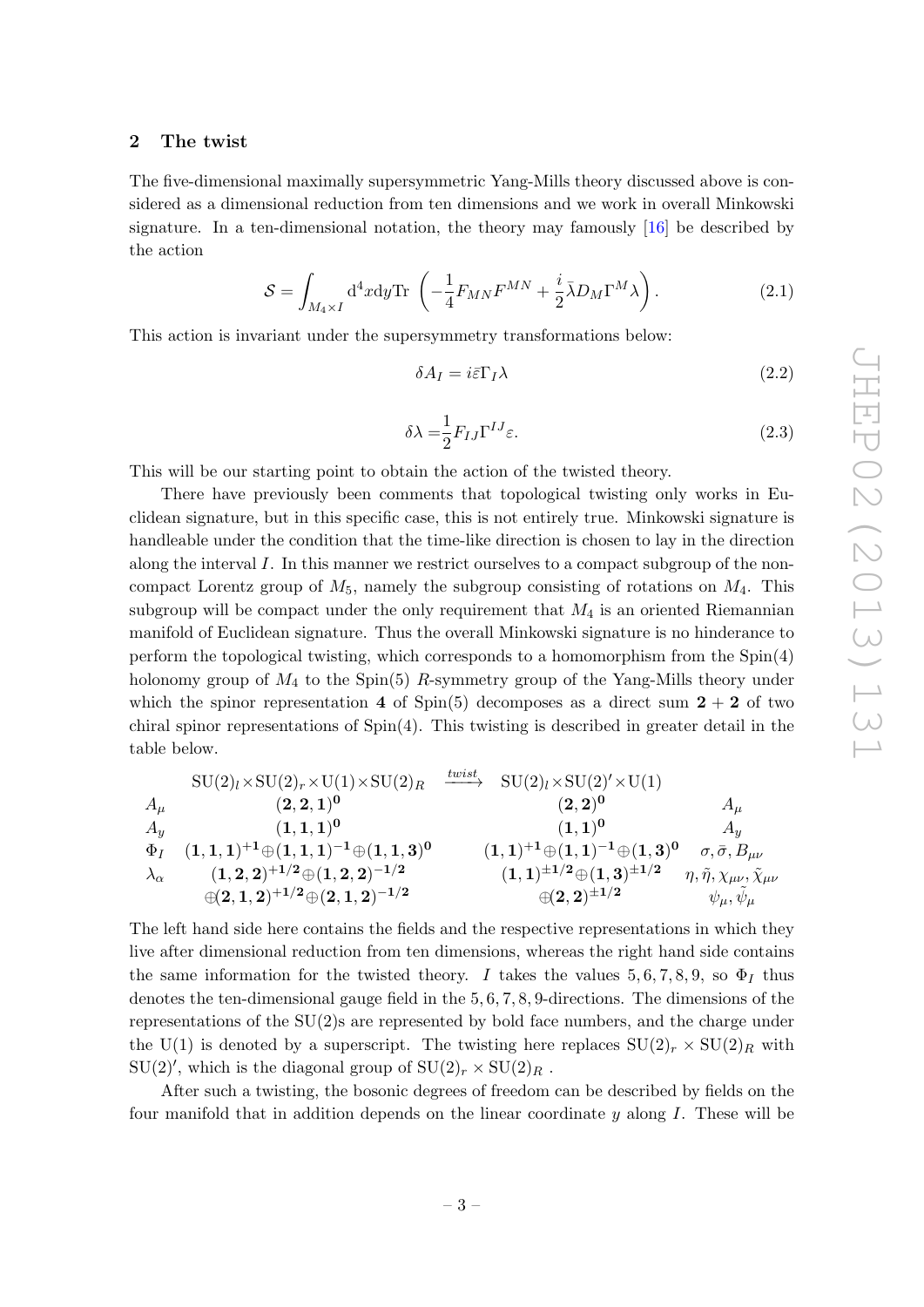the gauge connection  $A_{\mu}$  with field strength  $F_{\mu\nu}$ , a self-dual (with respect to the orientation and Riemannian structure of  $M_4$ ) two-form  $B_{\mu\nu}$  and a complex scalar  $\sigma$ . These will all take their values in the vector bundle  $ad(E)$  associated to the gauge bundle E via the adjoint representation of the gauge group G. Furthermore, the fermionic degrees of freedom will after the twisting be given by two zero-forms  $(\eta, \tilde{\eta})$ , two one-forms  $(\phi_{\mu}, \tilde{\phi}_{\mu})$ , and two selfdual two-forms  $(\chi_{\mu\nu}, \tilde{\chi}_{\mu\nu})$ , which will also take values in ad(E). The two fermionic forms of a certain degree will be distinguished by opposite charge under the  $U(1)$  of the Spin(5) R-symmetry group of the Yang-Mills theory that is left untouched by the twisting. These fields are all summarised in the table below.

| Bosonic Fields            |                                      | Fermionic Fields                       |                                      |
|---------------------------|--------------------------------------|----------------------------------------|--------------------------------------|
| $A_{\mu}$                 | $\in \Omega^1(M_4, \text{ad}(E))$    | $\eta, \tilde{\eta}$                   | $\in \Omega^0(M_4, \text{ad}(E))$    |
| $A_u$                     | $\in \Omega^0(M_4, \text{ad}(E))$    | $\psi_\mu, \psi_\mu$                   | $\in \Omega^1(M_4, \text{ad}(E))$    |
| $\sigma$ , $\bar{\sigma}$ | $\in \Omega^0(M_4, \text{ad}(E))$    | $\chi_{\mu\nu}, \tilde{\chi_{\mu\nu}}$ | $\in \Omega^{2+}(M_4, \text{ad}(E))$ |
| $B_{\mu\nu}$              | $\in \Omega^{2+}(M_4, \text{ad}(E))$ |                                        |                                      |

Before we proceed any further, we shall spend some time on clarifying some details in our notation. The bosonic self-dual two form in the twisted theory is simply obtained by reinterpreting the original ten-dimensional gauge fields in the 5, 6, 7-direction as components of a self-dual two form according to the relations below:

$$
B_{0i} = \phi_i
$$
  
\n
$$
B_{ij} = \epsilon_{ijk}\phi^i.
$$
\n(2.4)

Here,  $i, j \in \{1, 2, 3\}$ , and we define  $\phi_i = \Phi_{i+4}$ . The statement that  $B_{\mu\nu}$  is self-dual is as usual equivalent to saying that  $B_{\mu\nu}$  satisfies  $B^{\mu\nu}\epsilon_{\mu\nu\kappa\lambda} = 2B_{\kappa\lambda}$ . Furthermore, the self-dual part, denoted  $\Omega_{\mu\nu}^+$ , of a general two-form  $\Omega_{\mu\nu}$  can be written as  $\Omega_{\mu\nu}^+ = \frac{1}{2}$  $\frac{1}{2}(\Omega_{\mu\nu} + \frac{1}{2})$  $\frac{1}{2}\epsilon_{\mu\nu\rho\sigma}\Omega^{\rho\sigma}$ ). This notation will be helpful in the coming calculations.

Furthermore, as also done in [\[6\]](#page-14-4), it will be convenient to define a product on the space of self-dual two-forms according to

$$
(B \times B)_{\mu\nu} = \sum_{\tau=0}^{3} [B_{\mu\tau}, B_{\nu\tau}].
$$
 (2.5)

It is quite straight-forward to check that if  $B \in \Omega^{2+}(M_4, \text{ad}(E))$ , then  $B \times B \in$  $\Omega^{2+}(M_4,\mathrm{ad}(E)).$ 

Furthermore, the complex valued zero-forms  $\sigma$  (with complex conjugate  $\bar{\sigma}$ ) is obtained by reinterpreting the gauge fields in the 8, 9-direction, so we find:

$$
\sigma = \frac{\phi_8 - i\phi_9}{\sqrt{2}}
$$
  
\n
$$
\bar{\sigma} = \frac{\phi_8 + i\phi_9}{\sqrt{2}}.
$$
\n(2.6)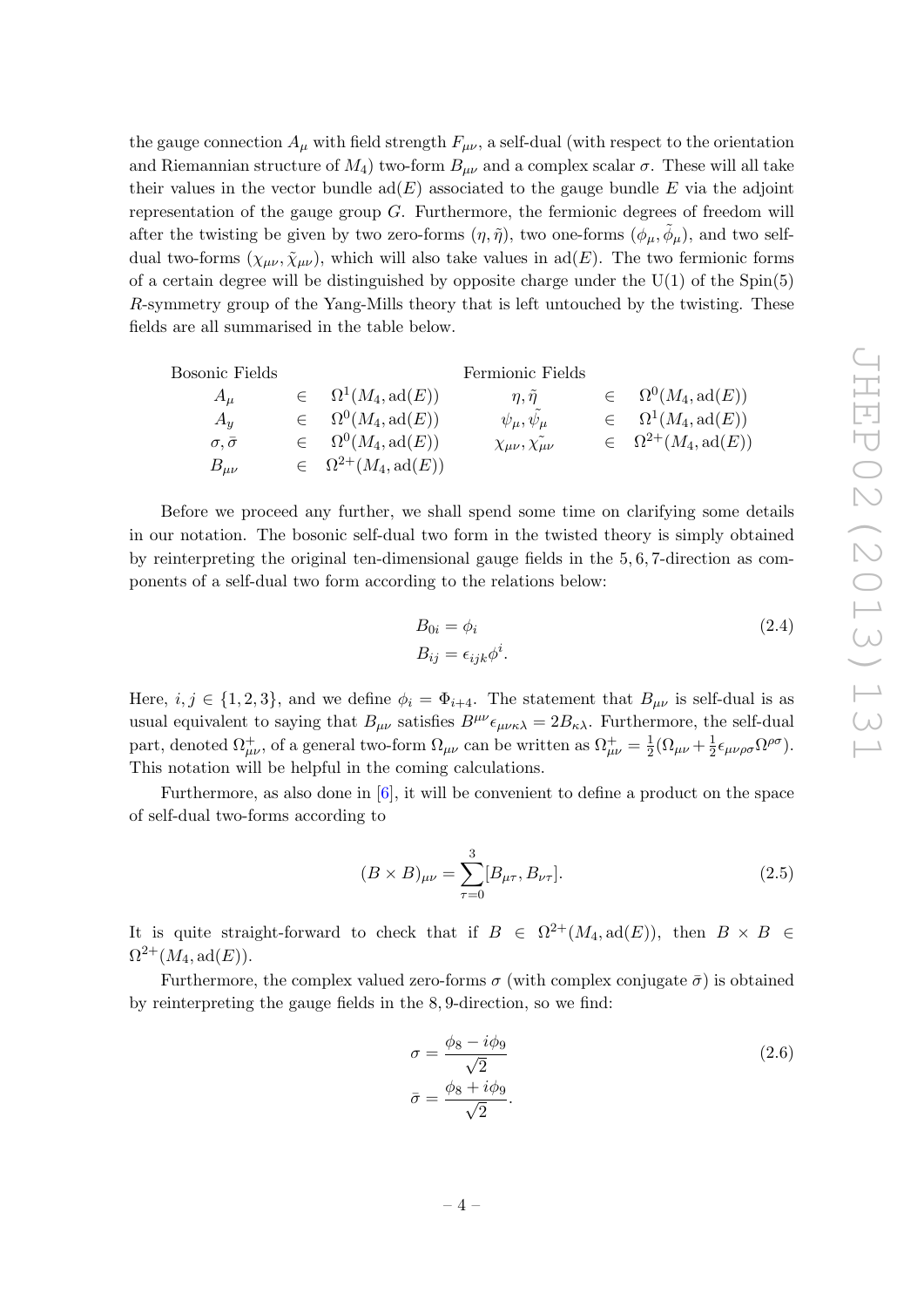### <span id="page-5-0"></span>2.1 Twisting of the supersymmetries and fermionic fields

The supersymmetries transform in the spinor representation of the gauge group before the twist, as is the case for the fermions. Thus after the twist, as for the fermions, two of these will be scalar under the two SU(2)'s remaining after the twist  $(SU(2)<sub>l</sub>$  and SU(2)'), with opposite U(1)-charge. These two supersymmetries will live in the representations  $(1,1)^{+1/2}$ and  $(1,1)^{-1/2}$  respectivly. Let the  $(1,1)^{+1/2}$  be generated by the constant spinor  $e^+$ . Then  $(1,1)^{-1/2}$  is generated by  $e^- = \frac{1}{4}$  $\frac{1}{2}\Gamma_4\Gamma_{8-i9}e^+$ , where  $\Gamma_{8-i9} = \frac{1}{\sqrt{2}}$  $\overline{z}(\Gamma_8 - i\Gamma_9)$ . Since the twisted theory is invariant under any linear combination of the two supersymmetries, this can be written as it being invariant under a supersymmetry with parameter

<span id="page-5-3"></span><span id="page-5-2"></span>
$$
\varepsilon = ue^{+} + ve^{-} = \left(u + v\frac{1}{\sqrt{2}}\Gamma_{4}\Gamma_{8-i9}\right)e^{+},\qquad(2.7)
$$

where u and v are grasmannian odd with U(1)-charges  $\pm \frac{1}{2}$  $\frac{1}{2}$  respectively. Thus we have here an entire family of supersymmetries under which the theory is invariant, described by the relations between  $u$  and  $v$ . For completeness, one can here notice that the boundary conditions of the theory is half-BPS, thus fixing the relationship between  $u$  and  $v$  such that  $u = \pm v$  [\[6\]](#page-14-4). However, as stated previously we will here consider the theory in bulk and must thus still consider general  $u$  and  $v$ .

In the same way as previously with  $(1,1)^{\pm 1/2}$  , we can also find base elements spanning  $(2,2)^{\pm 1/2}$  and  $(1,3)^{\pm 1/2}$  respectively. These will be generated by  $e^{\pm}_{\mu} = \Gamma_4 \Gamma_{\mu} e^{\pm}$  and  $e^{\pm}_{\mu\nu} = \Gamma^+_{\mu\nu} e^{\pm}$  respectively. (Recall that with our notation,  $\Gamma^+_{\mu\nu}$  denotes the self-dual part of  $\Gamma_{\mu\nu}$ ). This allows us to write the ten-dimensional fermionic fields in terms of the twisted five-dimensional fields as follows:

$$
\lambda = \left(\eta + \frac{1}{\sqrt{2}}\Gamma_4\Gamma_{8-i9}\tilde{\eta} + \Gamma_{\kappa}\Gamma_4\psi^{\kappa} - \frac{1}{\sqrt{2}}\Gamma_{\kappa}\Gamma_{8-i9}\tilde{\psi}^{\kappa} - \frac{1}{4}\Gamma_{\kappa}\Gamma_{\lambda}\chi^{\kappa\lambda} - \frac{1}{4}\frac{1}{\sqrt{2}}\Gamma_{\kappa}\Gamma_{\lambda}\Gamma_4\Gamma_{8-i9}\tilde{\chi}^{\kappa\lambda}\right)e^{+}.\tag{2.8}
$$

The self-duality property is here placed upon the coefficients  $\chi^{\kappa\lambda}$ , thus eliminating the need to use the self-dual part of  $\Gamma_{\mu\nu}$  only. This will facilitate coming calculations.

In order to obtain the fermionic part of the action for the theory, one must also write down the Dirac conjugate of  $\lambda$ ;  $\overline{\lambda}$ . This can easily be done by using that for a general spinor x, its Dirac conjugate is given by  $\bar{x} = x^* \Gamma_4$ , where the star denotes complex conjugation. Thus we will have:

<span id="page-5-4"></span>
$$
\overline{\lambda} = \overline{e}^+ \left( \tilde{\eta} - \frac{1}{\sqrt{2}} \Gamma_4 \Gamma_{8+i9} \eta - \Gamma_\kappa \Gamma_4 \tilde{\psi}^\kappa + \frac{1}{\sqrt{2}} \Gamma_\kappa \Gamma_{8+i9} \psi^\kappa - \frac{1}{4} \Gamma_\lambda \Gamma_\kappa \tilde{\chi}^{\kappa \lambda} - \frac{1}{4} \frac{1}{\sqrt{2}} \Gamma_{8+i9} \Gamma_4 \Gamma_\lambda \Gamma_\kappa \chi^{\kappa \lambda} \right). \tag{2.9}
$$

In this calculation, the Minkowski signature will have an effect, and we must note that with our conventions we have  $\Gamma_4\Gamma_4 = -1$ .

## <span id="page-5-1"></span>2.2 Gamma matrix gymnastics

The conditions that our supersymmetries in equation [\(2.7\)](#page-5-2) are scalar under both of the remaining  $SU(2)$ 's after the twist can be written down explicitly by considering the generators of these groups. We denote the generators of the twisted, diagonal subgroup  $SU(2)$ <sup>'</sup>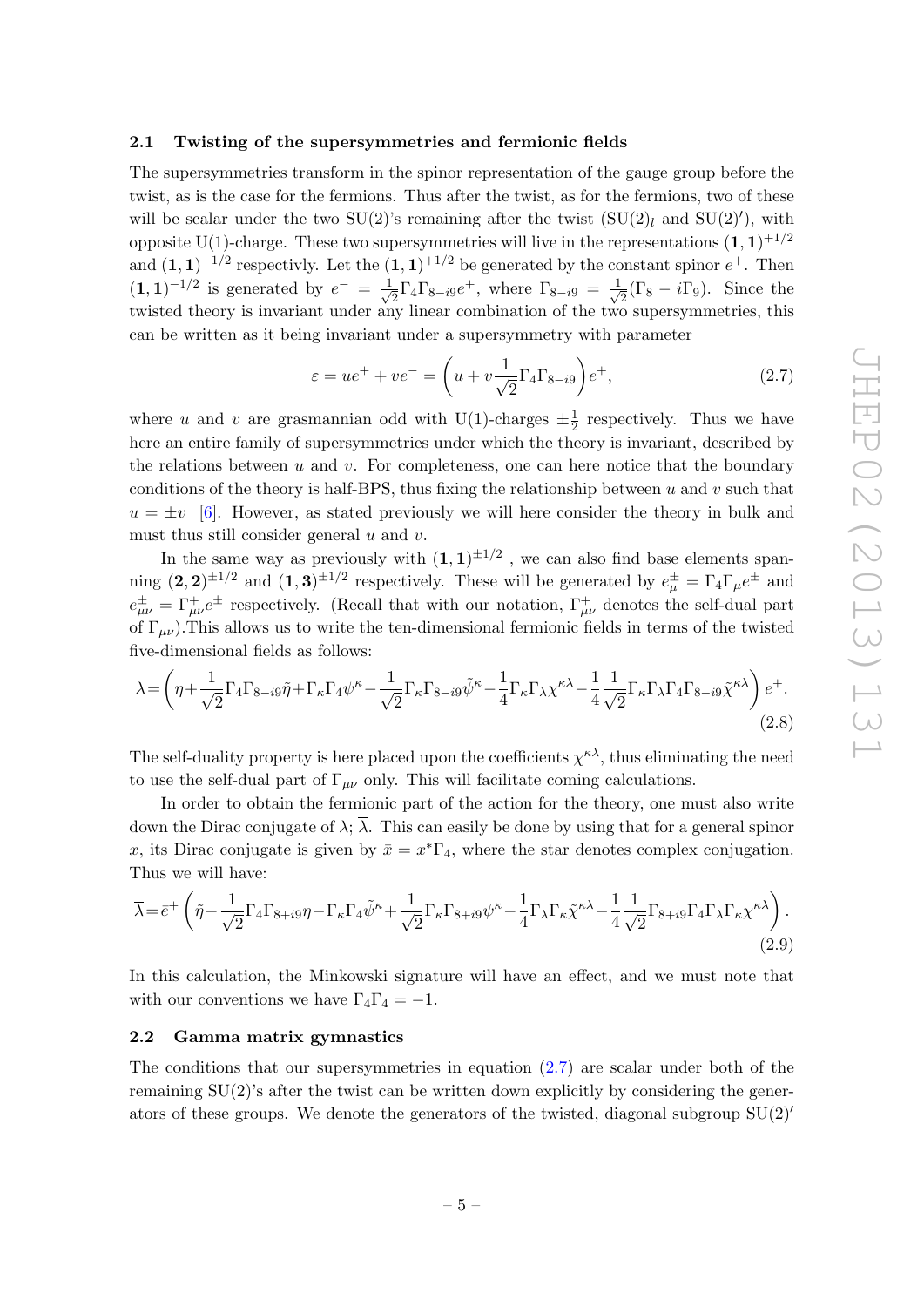with  $\sigma_D$  and the generators of the original  $SU(2)_l$  with  $\sigma_l$ , as:

$$
\sigma_l^x = \frac{i}{2} (\Gamma_0 \Gamma_1 - \Gamma_2 \Gamma_3)
$$
\n
$$
\sigma_l^y = \frac{i}{2} (\Gamma_0 \Gamma_2 - \Gamma_3 \Gamma_1)
$$
\n
$$
\sigma_l^z = \frac{i}{2} (\Gamma_0 \Gamma_3 - \Gamma_1 \Gamma_2)
$$
\n
$$
\sigma_D^x = -\frac{i}{2} (\Gamma_0 \Gamma_1 + \Gamma_2 \Gamma_3 + 2 \Gamma_5 \Gamma_6)
$$
\n
$$
\sigma_D^y = -\frac{i}{2} (\Gamma_0 \Gamma_2 + \Gamma_3 \Gamma_1 + 2 \Gamma_6 \Gamma_7)
$$
\n
$$
\sigma_D^z = -\frac{i}{2} (\Gamma_0 \Gamma_3 + \Gamma_1 \Gamma_2 + 2 \Gamma_7 \Gamma_5).
$$
\n(2.10)

The condition that  $e^+$  is invariant under both of these subgroups is equivalent to  $e^+$  being anhilated by all of the above generators. This condition can be written on a slightly easier form, namely:

<span id="page-6-0"></span>
$$
(\Gamma_i \Gamma_j + \Gamma_{i+4} \Gamma_{j+4})e^+ = 0
$$
\n
$$
(\Gamma_0 \Gamma_i - \frac{1}{2} \epsilon_{ijk} \Gamma^j \Gamma^k) e^+ = 0,
$$
\n(2.11)

where  $i \in \{1, 2, 3\}$ .

In addition to requiring that our constant base element  $e^+$  is invariant under the two  $SU(2)$ 's that exist after the twisting (equation  $(2.11)$ ), one can also find other relations for how the gamma matrices act on the spinor  $e^+$ . Firstly,  $e^+$  will be anti-chiral in four dimensions. It will also be chiral in a ten-dimensional sense, such that  $\Gamma_{11} = \Gamma_0 \dots \Gamma_9$ will leave  $e^+$  invariant. Furthermore, we know of the properties it will have under transformation of the U(1), and from all this, one can deduce how the gamma matrices in the 5, 6, 7-directions will act on it. All of these properties can be summarised as:

$$
\Gamma_0 \Gamma_1 \Gamma_2 \Gamma_3 e^+ = -e^+
$$
\n
$$
\Gamma_0 \Gamma_1 \Gamma_2 \Gamma_3 \Gamma_4 \Gamma_5 \Gamma_6 \Gamma_7 \Gamma_8 \Gamma_9 e^+ = e^+
$$
\n
$$
\Gamma_8 \Gamma_9 e^+ = i e^+
$$
\n
$$
\Gamma_{i+4} e^+ = -\frac{i}{2} \epsilon_{ijk} \Gamma_j \Gamma_k \Gamma_4 e^+.
$$
\n(2.12)

There is however some freedom left that we have not used yet. That is the normalisation of  $e<sup>+</sup>$ . This will lack any physical meaning and result in only an overall scaling of the final action, so in this work we will make the simplest choice such that

<span id="page-6-1"></span>
$$
e^{\overline{+}}\Gamma_4 e^+ = 1. \tag{2.13}
$$

We can now deduce what will happen to expressions on the form  $\bar{e}^{\pm} \Gamma_{...} e^{\pm}$ , which will be needed in order to compute the action of the theory. Any odd number of gamma matrices between  $\bar{e}^+$  and  $e^+$  will trivially be zero by chirality. For any even number of gamma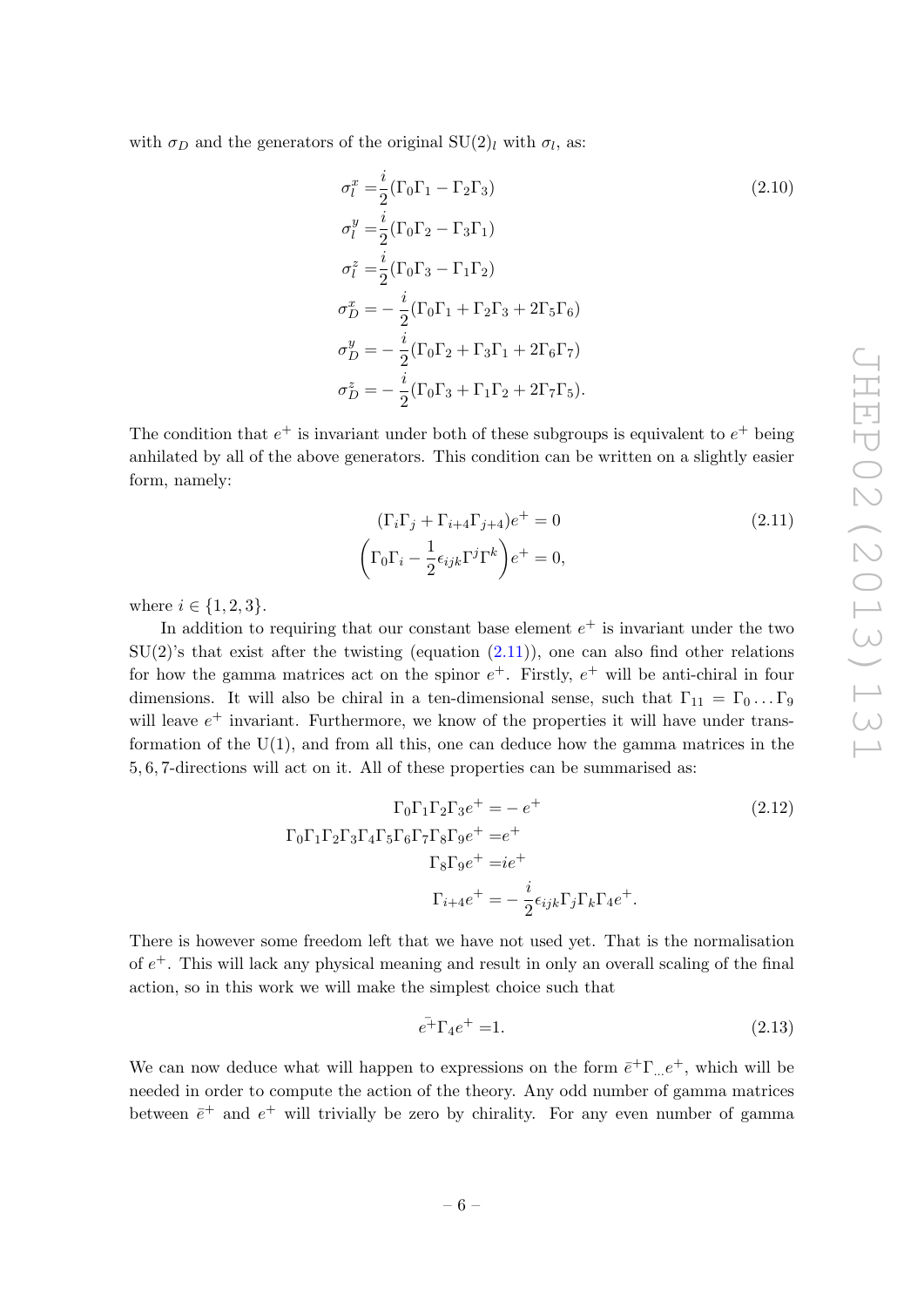matrices, one can from the above relations compute the quantity. The most important cases that shall be needed are:

$$
\bar{e^+} \Gamma_4 \Gamma_\mu \Gamma_\nu e^+ = \delta_{\mu\nu} \tag{2.14}
$$
\n
$$
\bar{e^+} \Gamma_4 \Gamma_\mu \Gamma_\nu \Gamma_\kappa \Gamma_\lambda e^+ = -\epsilon_{\mu\nu\kappa\lambda} + \delta_{\mu\nu} \delta_{\kappa\lambda} + \delta_{\nu\kappa} \delta_{\mu\lambda} - \delta_{\mu\kappa} \delta_{\nu\lambda}.
$$

# <span id="page-7-0"></span>2.3 Some useful formulas

It will in the coming calculations be convenient to note some useful relations before we start. One such is the following:

<span id="page-7-4"></span><span id="page-7-2"></span>
$$
D_{(\nu}D_{\gamma)}B_{\mu\gamma}\chi^{\mu\nu} = \frac{1}{4}D_{\gamma}D^{\gamma}B_{\mu\nu}\chi_{\mu\nu}.
$$
 (2.15)

This can be seen if we study the possible ways of creating a scalar from two self-dual twoforms and the symmetric part of the product between two vectors. The representations of the tensor product between two self-dual two forms in  $SU(2) \times SU(2)$  will be given by

$$
(1,3) \times (1,3) = [(1,1) \oplus (1,5)]_{sym} \oplus [(1,3)]_{antisym}.
$$
 (2.16)

Similarly, the symmetric part of the tensor product between two vectors will be obtained as:

$$
[(2,2)\times(2,2)]_{sym}=[(1,1)\oplus(3,3)]_{sym}.
$$
\n(2.17)

Thus the only way one can construct a scalar from the symmetric part of the tensor product between two vectors and two self-dual two-forms is from the  $(1,1)$  in both cases above. The factor  $\frac{1}{4}$  can be obtained by a back-of-an-envelope calculation.

Another relation that will be useful for later is

$$
\left(-\tilde{\chi}^{\kappa\lambda}[B_{jk},\chi^{\rho\sigma}]+\chi^{\kappa\lambda}[B_{jk},\tilde{\chi}^{\rho\sigma}]\right)\bar{e}^{\dagger}\Gamma_{4}\Gamma_{\kappa}\Gamma_{\lambda}\Gamma_{\rho}\Gamma_{\sigma}\Gamma_{j}\Gamma_{k}e^{\dagger}=16B_{\mu\nu}[\tilde{\chi}^{\mu\gamma},\chi^{\nu\gamma}].
$$
 (2.18)

This can be derived by repeated use of equation [\(2.14\)](#page-7-2) together with the self-duality property of the two-forms. It will be used both in obtaining the fermionic part of the action as well as when computing the supersymmetry variations for the fermionic two-forms.

We can also relate terms containing four copies of the fermionic fields  $\phi_i$  to a term quadratic in the cross-product of two  $B$ 's, such as

<span id="page-7-3"></span>
$$
[\phi_i, \phi_j][\phi^i, \phi^j] = \frac{1}{8}(B \times B)_{\mu\nu}(B \times B)^{\mu\nu}.
$$
 (2.19)

This can be found by explicitly writing down the expression for the commutator in the adjoint representation of the gauge group and use the properties of the structure constants. This expression will be useful when computing the bosonic terms in the action.

# <span id="page-7-1"></span>3 The action in flat space

The above considerations will allow us to write down the explicit expression for the action of this topologically twisted theory. When performing the twist, we started by considering a dimensional reduction from ten to five dimensions, after which we created our group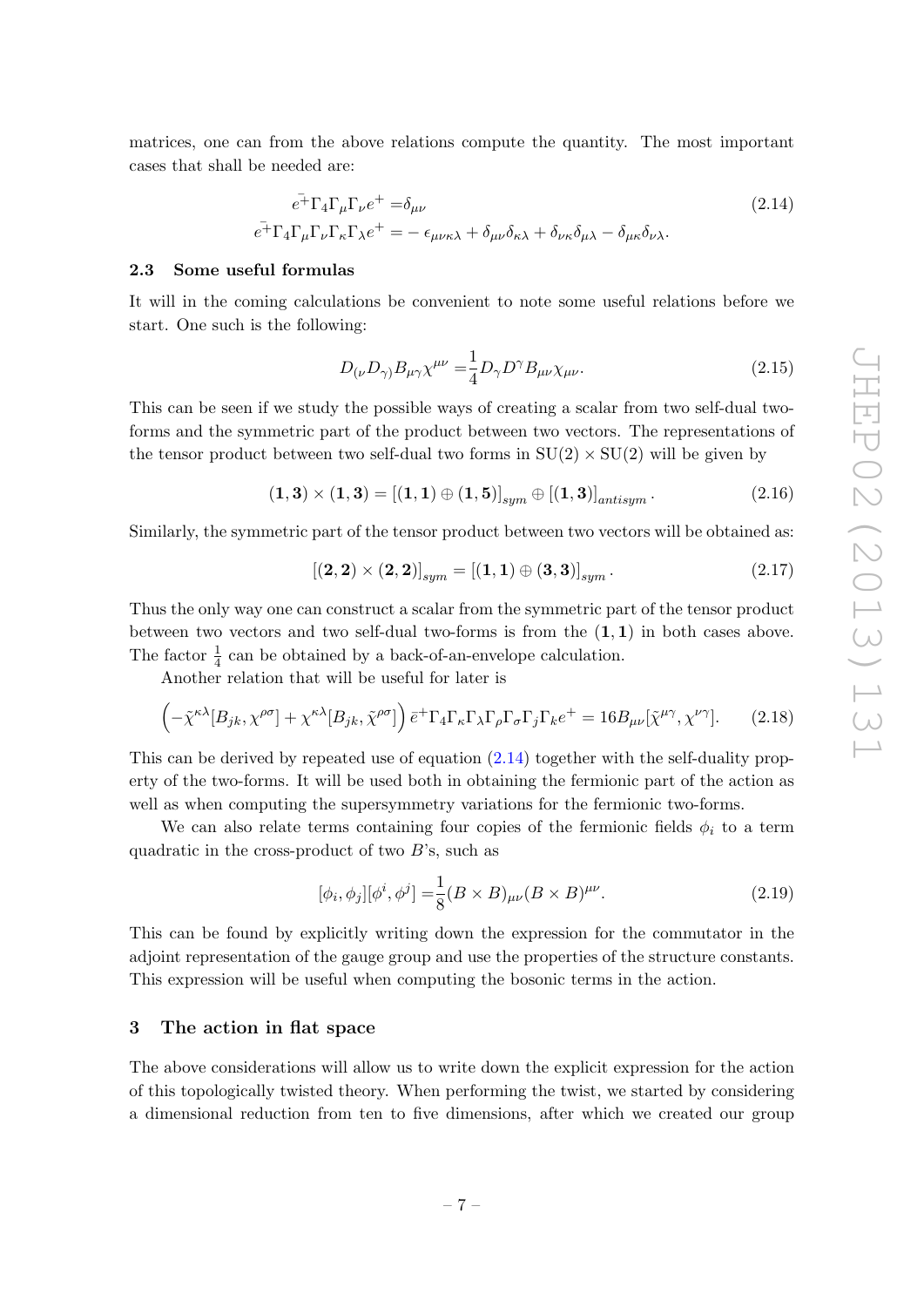homomorphism and thus the twist itself. We also found expressions for how to reinterpret the fields from the ten-dimensional theory in terms of our new fields in the twisted theory. It is thus quite logical that we when obtaining the action for this twisted theory again start from the ten-dimensional expression of the action of super-Yang-Mills theory in Minkowski signature, that is from equation  $(2.1)$ .

The Lagrangian density for the topologically twisted theory in five dimensions can then be written as

<span id="page-8-2"></span>
$$
S = \int_{M_4 \times I} d^4x dy \text{Tr} \, \left( \mathcal{L}^{\text{Bosonic}} + \mathcal{L}^{\text{Fermionic}} \right). \tag{3.1}
$$

In the following sections, we will perform the necessary calculations needed to find both the bosonic piece of this and the fermionic piece. In the next section we shall then investigate the supersymmetry invariance of the action obtained herein.

#### <span id="page-8-0"></span>3.1 The bosonic part

We will begin by considering the terms containing the bosonic degrees of freedom in the action. These can by quite straight-forward calculations and use of the expression in equation [\(2.19\)](#page-7-3) be written as:

$$
\mathcal{L}^{\text{Bosonic}} = -\frac{1}{4} F_{\mu\nu} F^{\mu\nu} - \frac{1}{2} F_{y\mu} F^{y\mu}
$$
\n
$$
-\frac{1}{8} D_{\gamma} B_{\mu\nu} D^{\gamma} B^{\mu\nu} - D_{\mu} \sigma D^{\mu} \bar{\sigma}
$$
\n
$$
-\frac{1}{8} D_{y} B_{\mu\nu} D^{y} B^{\mu\nu} - D_{y} \sigma D^{y} \bar{\sigma}
$$
\n
$$
-\frac{1}{32} (B \times B)_{\mu\nu} (B \times B)^{\mu\nu} - \frac{1}{4} [B_{\mu\nu}, \sigma] [B_{\mu\nu}, \bar{\sigma}] + \frac{1}{2} [\sigma, \bar{\sigma}]^{2}.
$$
\n(3.2)

Some of these terms were previously presented in [\[6\]](#page-14-4).

# <span id="page-8-1"></span>3.2 The fermionic part

The fermionic terms are somewhat trickier to obtain. Since we have managed to write down the ten-dimensional fermionic degrees of freedom in terms of our twisted fields and our constant base element  $e^+$ , we can now use this to rewrite the fermionic contribution to equation  $(2.1)$ . By using the expressions in equation  $(2.8)$  and  $(2.9)$ , together with equation  $(2.12)$  and  $(2.11)$ , one can now compute the fermionic part of the Lagrangian density. This will be slightly tedious, but overall straight forward. Let  $\mu, \nu$  denote indices on  $M_4$  and as previously y denote the linear coordinate along the interval. After some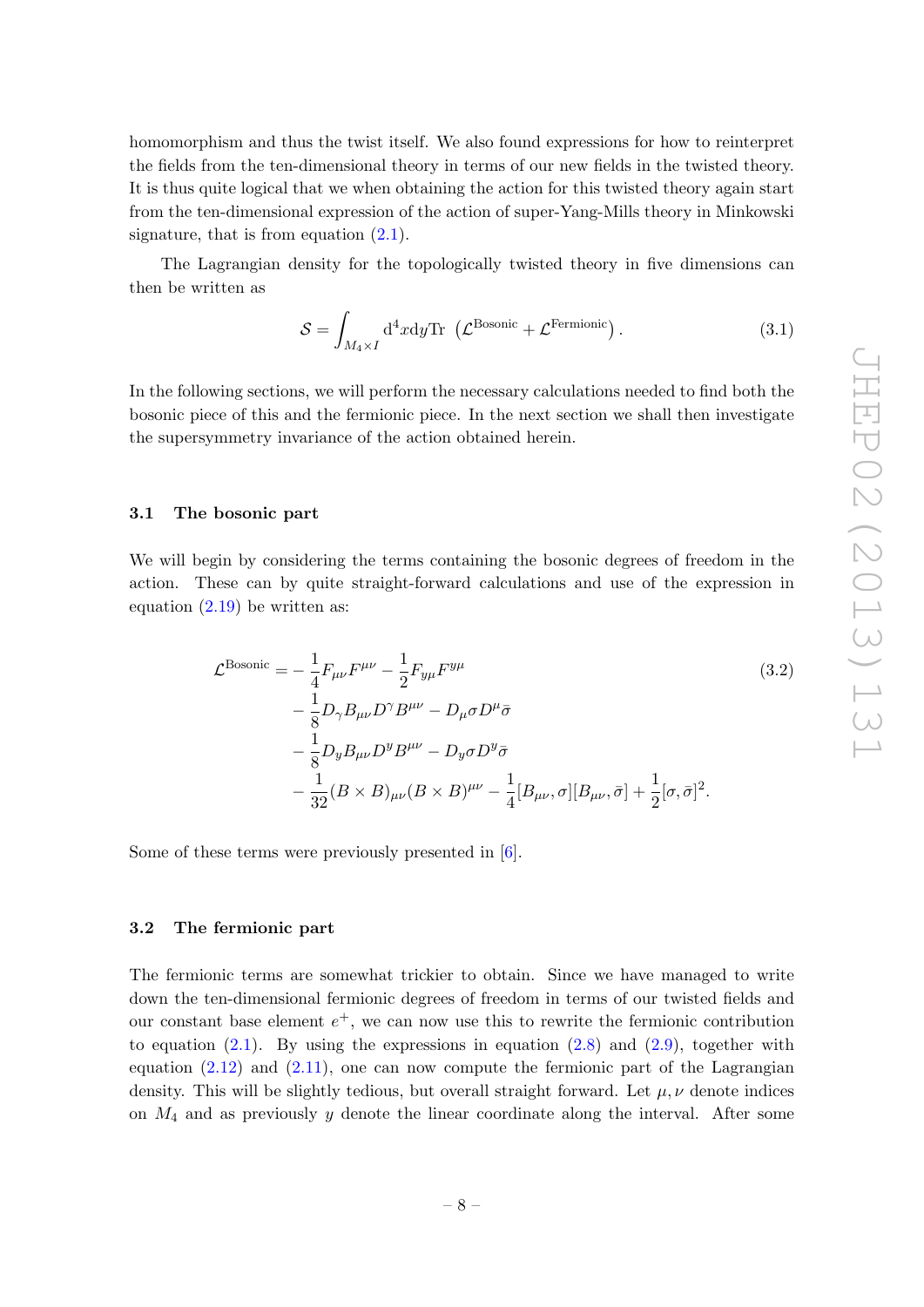work, one will find:

$$
\mathcal{L}^{\text{Fermionic}} = \frac{i}{2} \left[ \tilde{\eta} D_{\mu} \psi^{\mu} + \eta D_{\mu} \tilde{\psi}^{\mu} + \tilde{\psi}^{\mu} D_{\mu} \eta + \psi^{\mu} D_{\mu} \tilde{\eta} \right]
$$
(3.3)  
+  $\tilde{\psi}_{\mu} D_{\nu} \chi^{\mu \nu} + \psi_{\mu} D_{\nu} \tilde{\chi}^{\mu \nu} + \tilde{\chi}^{\mu \nu} D_{\nu} \psi_{\mu} + \chi^{\mu \nu} D_{\nu} \tilde{\psi}_{\mu}$   
-  $\tilde{\eta} D_{y} \eta - \eta D_{y} \tilde{\eta} - \tilde{\psi}_{\mu} D_{y} \psi^{\mu} - \psi_{\mu} D_{y} \tilde{\psi}^{\mu} - \frac{1}{4} \tilde{\chi}_{\mu \nu} D_{y} \chi^{\mu \nu} - \frac{1}{4} \chi_{\mu \nu} D_{y} \tilde{\chi}^{\mu \nu}$   
 $\sqrt{2} \left( +\sigma[\tilde{\eta}, \tilde{\eta}] + \bar{\sigma}[\eta, \eta] - \sigma[\tilde{\psi}_{\mu}, \tilde{\psi}^{\mu}] - \bar{\sigma}[\psi_{\mu}, \psi^{\mu}] + \frac{1}{4} \sigma[\tilde{\chi}^{\mu \nu}, \tilde{\chi}_{\mu \nu}] + \frac{1}{4} \bar{\sigma}[\chi^{\mu \nu}, \chi_{\mu \nu}] \right) \right]$   
-  $\frac{1}{4} B_{\mu \nu}[\tilde{\eta}, \chi^{\mu \nu}] + \frac{1}{4} B_{\mu \nu}[\eta, \tilde{\chi}^{\mu \nu}] + B_{\mu \nu}[\psi^{\mu}, \tilde{\psi}^{\nu}] + \frac{1}{4} B_{\mu \nu}[\tilde{\chi}^{\mu \gamma}, \chi^{\nu \gamma}].$  (3.3)

In bulk, one can use integration by parts, which can be used to simplify the fermionic part of the Lagrangian density slightly. It should be noted here that this is only valid in bulk, since we otherwise would find surface terms which would not all be identically zero. We will however not concern ourselves with this at the moment, but stay in the bulk where the fermionic part of the Lagrangian density now can be written as

$$
\mathcal{L}^{\text{Fermionic}} = i \left[ \tilde{\eta} D_{\mu} \psi^{\mu} + \eta D_{\mu} \tilde{\psi}^{\mu} + \tilde{\psi}_{\mu} D_{\nu} \chi^{\mu \nu} + \psi_{\mu} D_{\nu} \tilde{\chi}^{\mu \nu} - \tilde{\eta} D_{y} \eta - \tilde{\psi}_{\mu} D_{y} \psi^{\mu} - \frac{1}{4} \tilde{\chi}_{\mu \nu} D_{y} \chi^{\mu \nu} \right]
$$
\n
$$
\frac{1}{\sqrt{2}} \left( +\sigma[\tilde{\eta}, \tilde{\eta}] + \bar{\sigma}[\eta, \eta] - \sigma[\tilde{\psi}_{\mu}, \tilde{\psi}^{\mu}] - \bar{\sigma}[\psi_{\mu}, \psi^{\mu}] + \frac{1}{4} \sigma[\tilde{\chi}^{\mu \nu}, \tilde{\chi}_{\mu \nu}] + \frac{1}{4} \bar{\sigma}[\chi^{\mu \nu}, \chi_{\mu \nu}] \right) \right]
$$
\n
$$
- \frac{1}{4} B_{\mu \nu}[\tilde{\eta}, \chi^{\mu \nu}] + \frac{1}{4} B_{\mu \nu}[\eta, \tilde{\chi}^{\mu \nu}] + B_{\mu \nu}[\psi^{\mu}, \tilde{\psi}^{\nu}] + \frac{1}{4} B_{\mu \nu}[\tilde{\chi}^{\mu \gamma}, \chi^{\nu \gamma}].
$$
\n(3.4)

It should be noted that, as opposed to the result for the bosonic part, these terms have never previously been presented.

# <span id="page-9-0"></span>4 Supersymmetry

In order to show supersymmetry invariance of the action in equation [\(3.1\)](#page-8-2), we must first compute how the fields in the action transform under our supersymmetries. This will, as done when computing the action, be done by starting from the ten-dimensional expressions for the supersymmetry variations of the fields (equations  $(2.3)$  and  $(2.2)$ ). Let us first start by considering the supersymmetry variations of the bosonic quantities.

#### <span id="page-9-1"></span>4.1 Variation of the Bosonic fields

In order to find these, we need to find the expression for the Dirac conjugate of our supersymmetry parameter. Recall that this was given by equation [\(2.7\)](#page-5-2), and thus allows us to write down the expression for its Dirac conjugate as

$$
\bar{\varepsilon} = \bar{e}^+ \left( v - u \frac{1}{\sqrt{2}} \Gamma_4 \Gamma_{8+i9} \right). \tag{4.1}
$$

By using  $(2.8)$ , we now divide the ten-dimensional expression (equation  $(2.2)$ ) into equations relating zero-forms, one-forms and self-dual two-forms respectively, and furthermore split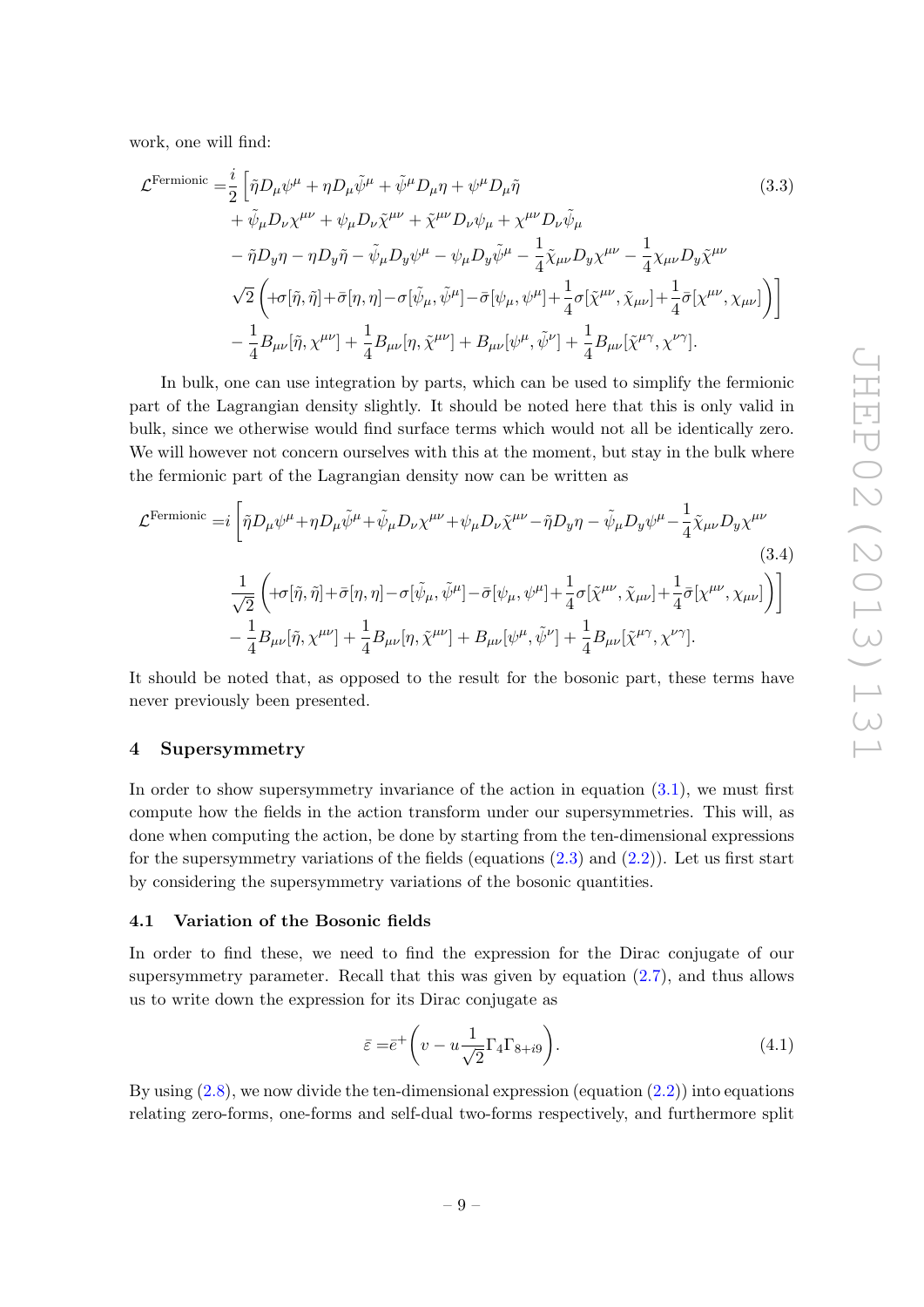this into smaller pieces according to  $U(1)$ -charge. After some calculations, this will give us the supersymmetry transformation rules of the bosonic fields as follows:

<span id="page-10-1"></span>
$$
\delta A_y = iv\eta + iu\tilde{\eta}
$$
\n
$$
\delta \sigma = -iu\sqrt{2}\eta
$$
\n
$$
\delta \bar{\sigma} = -iv\sqrt{2}\tilde{\eta}
$$
\n
$$
\delta A_\mu = iv\psi_\mu + iu\tilde{\psi}_\mu
$$
\n
$$
\delta B^{\mu\nu} = v\chi^{\mu\nu} - u\tilde{\chi}^{\mu\nu}.
$$
\n(4.2)

#### <span id="page-10-0"></span>4.2 Variation of the Fermionic fields

In order to compute the variations of the fermionic fields, the ten-dimensional expression in equation [\(2.3\)](#page-3-2) will be split into six parts: Two equations with U(1) charge  $\pm \frac{1}{2}$  $\frac{1}{2}$  respectively that will give us the variation of the fermionic zero-forms, and similarly two equations describing the variations of the fermionic one-forms as well as two equations for the variation of the fermionic self-dual two-forms. This will be slightly less straight forward than in the bosonic case.

First, let us start by considering the right hand side of equation  $(2.3)$  and divide this in accordance with the above statements. This will be done by noting

$$
\frac{1}{2}F_{IJ}\Gamma^{IJ} = \frac{1}{2}F_{\mu\nu}\Gamma^{\mu}\Gamma^{\nu} + \frac{1}{2}F_{ij}\Gamma^{i+4}\Gamma^{j+4} + F_{yi}\Gamma^{4}\Gamma^{i+4} + F_{i\alpha}\Gamma^{i+4}\Gamma^{\alpha}
$$
\n
$$
F_{y\mu}\Gamma^{4}\Gamma^{\mu} + F_{i\mu}\Gamma^{i+4}\Gamma^{\mu} + F_{\alpha\mu}\Gamma^{\alpha}\Gamma^{\mu}
$$
\n
$$
+ F_{89}\Gamma^{8}\Gamma^{9} + F_{y\alpha}\Gamma^{4}\Gamma^{\alpha}.
$$
\n(4.3)

The first row in the above expression will give us the right hand side in the equation describing the supersymmetry variation of the (self-dual) two-forms  $(\chi_{\mu\nu}, \tilde{\chi}_{\mu\nu})$ , the second row of the one-forms,  $(\psi_\mu \tilde{\psi}_\mu)$ , and finally the third row the variation of the zero-forms  $(\eta, \tilde{\eta})$ .

The variations under the supersymmetries for the fermionic quantities in the twisted theory can then be calculated in a straight forward manner by using equations [\(2.7\)](#page-5-2) and [\(2.8\)](#page-5-3) together with [\(2.12\)](#page-6-1) . One will then arrive at an expression for the variations of the fermionic fields under the two scalar supersymmetries as:

<span id="page-10-2"></span>
$$
\delta \eta = u[\sigma, \bar{\sigma}] - v\sqrt{2}D_y \sigma
$$
\n
$$
\delta \tilde{\eta} = -v[\sigma, \bar{\sigma}] - u\sqrt{2}D_y \bar{\sigma}
$$
\n
$$
\delta \psi_{\nu} = uF_{y\nu} - v\sqrt{2}D_{\nu}\sigma + iuD_{\mu}B_{\nu\mu}
$$
\n
$$
\delta \tilde{\psi}_{\nu} = vF_{y\nu} - u\sqrt{2}D_{\nu}\bar{\sigma} - ivD_{\mu}B_{\nu\mu}
$$
\n
$$
\delta \chi_{\kappa\lambda} = -2uF_{\kappa\lambda}^+ + u\frac{1}{2}(B \times B)_{\kappa\lambda} + i\left(uD_yB_{\kappa\lambda} - v\sqrt{2}[B_{\kappa\lambda}, \sigma]\right)
$$
\n
$$
\delta \tilde{\chi}_{\kappa\lambda} = -2vF_{\kappa\lambda}^+ + v\frac{1}{2}(B \times B)_{\kappa\lambda} - i\left(vD_yB_{\kappa\lambda} - u\sqrt{2}[B_{\kappa\lambda}, \bar{\sigma}]\right).
$$
\n(4.4)

Again, recall that  $F_{\kappa\lambda}^{+}$  denotes the self-dual part of the field strength for the gauge fields. That only the self-dual part should arise here is obvious since  $\chi_{\kappa\lambda}, \tilde{\chi}_{\kappa\lambda}$  are self-dual.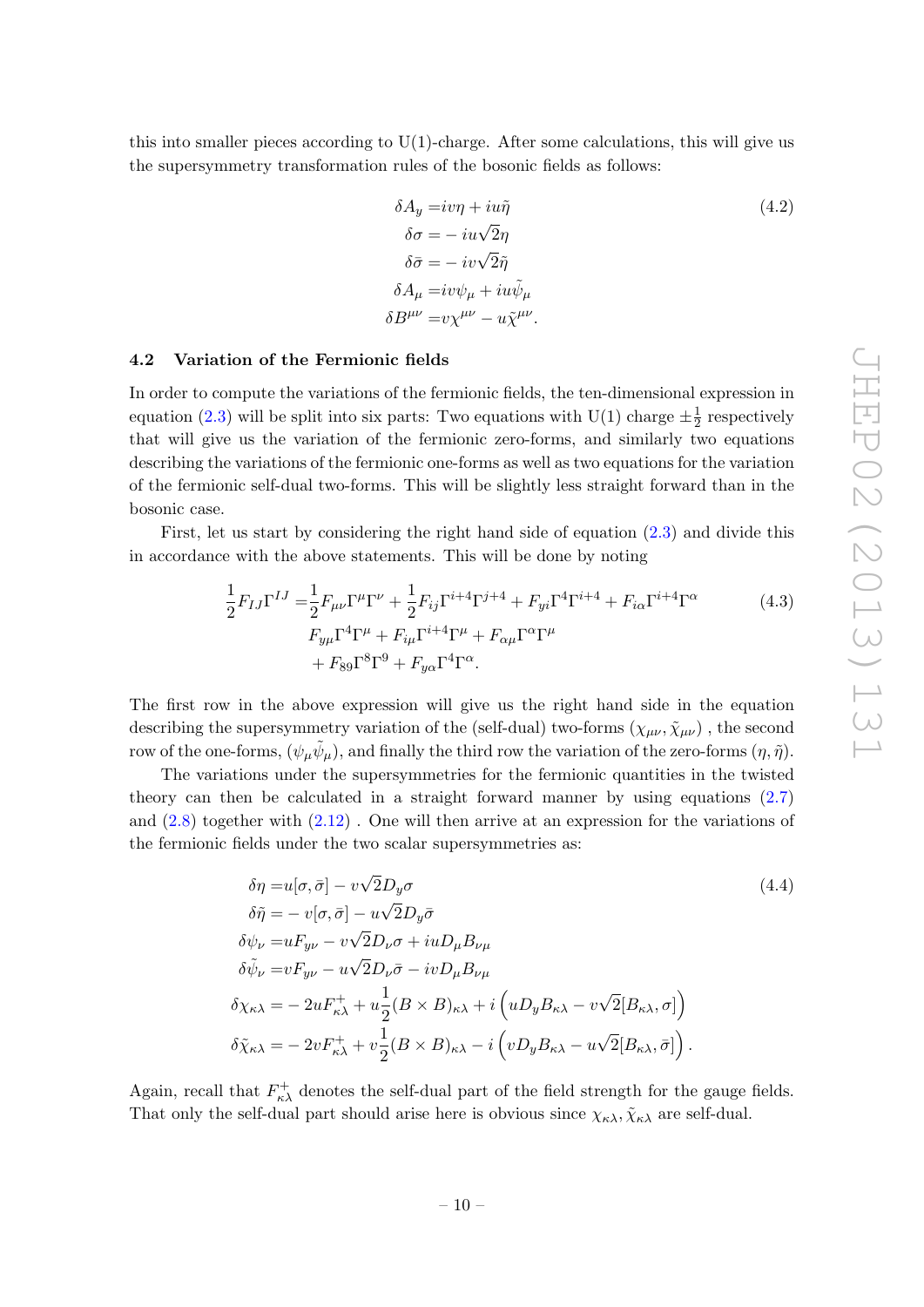# <span id="page-11-0"></span>4.3 Supersymmetry invariance in flat space

The invariance under the supersymmetries of the obtained action in equation  $(3.1)$  can now be shown. It should then be noticed that when performing the variation of this action, one must recall that the variation of a covariant derivative in itself is non-vanishing, so

$$
\delta(D_{\mu}\Phi) = D_{\mu}\delta\Phi + [\delta A_{\mu}, \Phi].
$$
\n(4.5)

It will also be useful to use the below expression for the supersymmetry variation of the field strength for the gauge fields:

$$
\delta F_{\mu\nu} = D_{[\mu} \delta A_{\nu]}.\tag{4.6}
$$

Furthermore, on several occasions in the calculation of the variation under the supersymmetries of the action, it will be convenient to use the relation between the commutator of two covariant derivatives an the field strength of the gauge fields, namely:

<span id="page-11-2"></span>
$$
[D_{\mu}, D_{\nu}] = F_{\mu\nu}, \tag{4.7}
$$

which is valid when  $M_4$  is flat. By quite extensive calculations, and repeated use of equation [\(2.15\)](#page-7-4), [\(4.7\)](#page-11-2) and similar expressions together with integrations by parts as well as the Bianchi- and Jacobi identities, one can eventually show that the obtained action in equation  $(3.1)$  is invariant under the supersymmetries in bulk for  $M_4$  with vanishing curvature.

# <span id="page-11-1"></span>5 The action in curved space

If the manifold  $M_4$  instead is curved, the above calculation will not hold and some modifications to both the expression for the action  $(3.1)$  and the expressions for the variations of the fields  $(4.2)$ ,  $(4.4)$  may be necessary to maintain invariance of the action under the supersymmetries. There are however strong restrictions on which kind of terms that may be added to these because of the requirements posed by for example dimensionality and  $U(1)$ -charge. We will below see that the variations of the fields will be unchanged from the previous case when  $M_4$  was flat, whereas some new terms will be added to the action.

The fault in the calculations in section 4 when  $M_4$  is curved comes for the fact that the expression [\(4.7\)](#page-11-2) is no longer true. One must modify this to account for the fact that the covariant derivative no longer will be covariant only with respect to the gauge fields. In addition to the term containing the field strength for the gauge fields, each commutator will also give rise to a term proportional to the Riemann tensor. This term will look slightly different depending on what it acts upon. Let  $V^{\kappa}$  be some vector, and consider only the curvature part of the commutator of two covariant derivatives acting on  $V^{\kappa}$ . This will be given by:

$$
([D_{\gamma}, D_{\mu}]V^{\kappa})_{curvature} = -\frac{1}{2}R_{\gamma\mu\rho\sigma}(\Sigma^{\rho\sigma})^{\kappa}{}_{\lambda}V^{\lambda},\tag{5.1}
$$

where  $(\Sigma^{\rho\sigma})^a{}_b$  is the generators of the Lorentz group of  $M_4$  (SO(4)) in the vector representation. These can explicitly be written down such that:

$$
(\Sigma^{\rho\sigma})^{\kappa}{}_{\lambda} = -\delta^{\rho\kappa}\delta^{\sigma}_{\lambda} + \delta^{\rho}_{\lambda}\delta^{\sigma\kappa}.
$$
\n(5.2)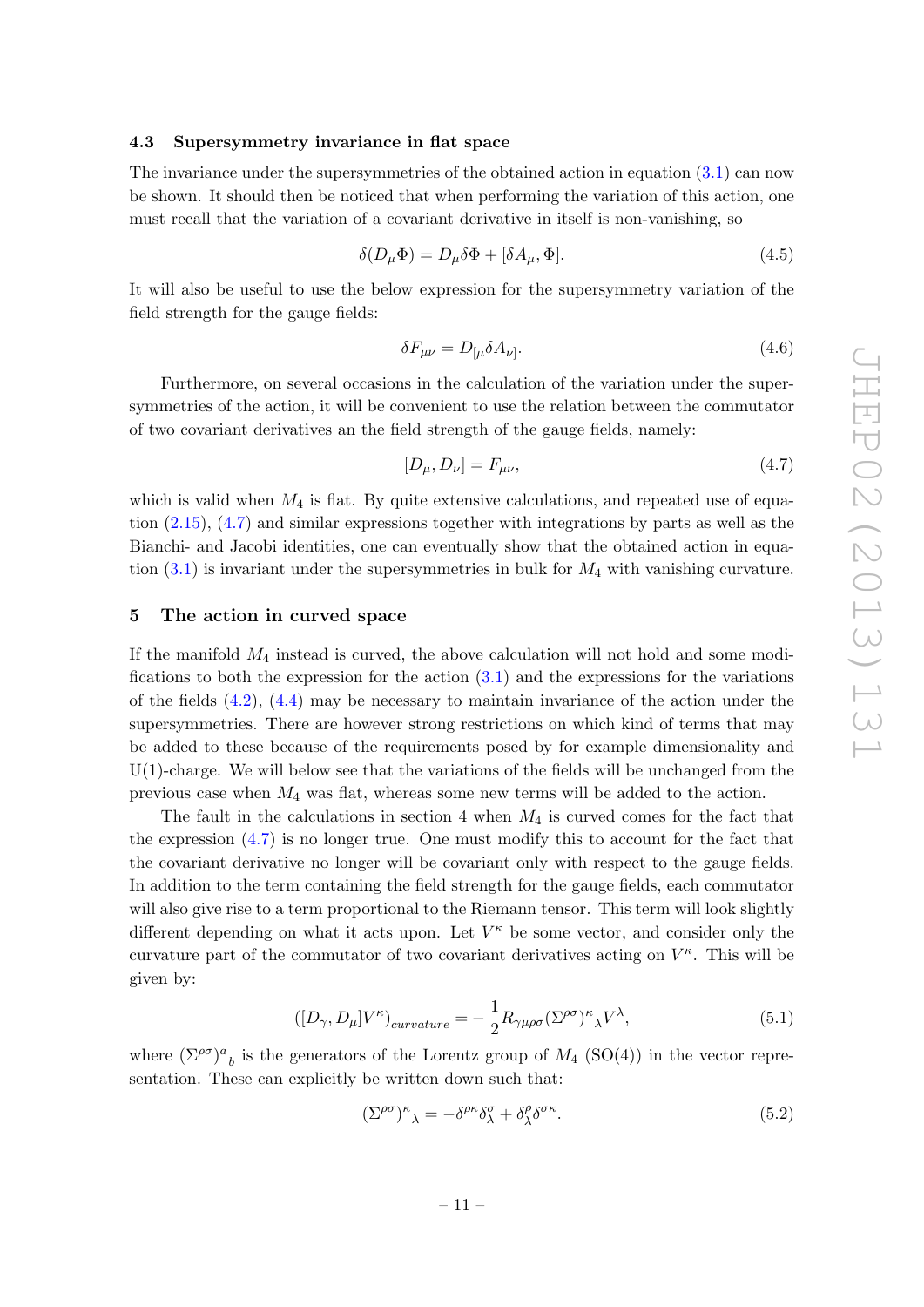If we instead have a two-form  $\Omega^{\kappa\lambda}$  upon which the commutator acts, we will obtain one term for each of the indices  $\kappa$ ,  $\lambda$ , so one finds:

$$
\left( [D_{\gamma}, D_{\mu}] \Omega^{\kappa \lambda} \right)_{curvature} = -\frac{1}{2} R_{\gamma \mu \rho \sigma} ((\Sigma^{\rho \sigma})^{\kappa}{}_{\nu} \Omega^{\nu \lambda} + (\Sigma^{\rho \sigma})^{\lambda}{}_{\nu} \Omega^{\kappa \nu}). \tag{5.3}
$$

By taking this into account when performing the variation of the action obtained in  $(3.1)$ , (with the variations of the fields as previously given by equations  $(4.2)$  and  $(4.4)$ ), and again using equation [\(2.15\)](#page-7-4) and similar expressions together with the Bianchi identity, Jacobi identity and known properties of the Riemann tensor, one can eventually show that

$$
\delta S = \int_{M_4 \times I} d^4 x dy \text{Tr} \left( -\frac{1}{4} R_{\mu\nu\rho\sigma} B^{\mu\nu} (v \chi^{\rho\sigma} - u \tilde{\chi}^{\rho\sigma}) + \frac{1}{8} R B^{\mu\nu} (v \chi_{\mu\nu} - u \tilde{\chi}_{\mu\nu}) \right), \quad (5.4)
$$

in bulk. Thus the obtained action in  $(3.1)$  together with the expressions in  $(4.2)$  and  $(4.4)$ cannot be the whole story whenever  $M_4$  has non-vanishing curvature. As we mentioned at the beginning of this section though, when  $M_4$  is curved the option exists of adding more terms in these equations, and below we shall determine what these correction terms will be. Let us first start by considering corrections to the action presented in equation [\(3.1\)](#page-8-2).

When one consider dimensionality,  $U(1)$ -charge and the requirement of general covariance, one find that there are only three possible terms that may be added to the action in equation  $(3.1)$  when  $M_4$  has non-vanishing curvature. These are:

<span id="page-12-0"></span>
$$
R\bar{\sigma}\sigma
$$
\n
$$
RB_{\mu\nu}B^{\mu\nu}
$$
\n
$$
R_{\mu\nu\rho\sigma}B^{\mu\rho}B^{\nu\sigma}
$$
\n(5.5)

These terms will be added to the original action (equation  $(3.1)$ ) with some prefactors which are determined by requiring vanishing of the right hand side in equation [\(5.4\)](#page-12-0). We thus wish to find expressions for how these terms behave under the supersymmetry variation. One can here in a straight-forward manner use the expressions in  $(4.2)$  to find that

$$
\delta(R\bar{\sigma}\sigma) = -i\sqrt{2}R(u\eta\bar{\sigma} - v\tilde{\eta}\sigma)
$$
\n
$$
\delta(RB_{\mu\nu}B^{\mu\nu}) = 2RB_{\mu\nu}(v\chi^{\mu\nu} - u\tilde{\chi}^{\mu\nu})
$$
\n
$$
\delta(R_{\mu\nu\rho\sigma}B^{\mu\rho}B^{\nu\sigma}) = 2R_{\mu\nu\rho\sigma}B^{\mu\rho}(v\chi^{\nu\sigma} - u\tilde{\chi}^{\nu\sigma}).
$$
\n(5.6)

By then requiring the expression in [\(5.4\)](#page-12-0) to vanish, it is clear that one must add the following terms to the action in equation  $(3.1)$ :

$$
-\frac{1}{16}RB_{\mu\nu}B^{\mu\nu} + \frac{1}{8}R_{\mu\nu\rho\sigma}B^{\mu\rho}B^{\nu\sigma}.
$$
\n(5.7)

The first one of the possible term mentioned,  $R\bar{\sigma}\sigma$ , cannot exist in the action since its variation would not be cancelled by anything.

Furthermore, the only corrections possible in the expressions for the variations of the fields when  $M_4$  has non-vanishing curvature is in the expressions for the variations of the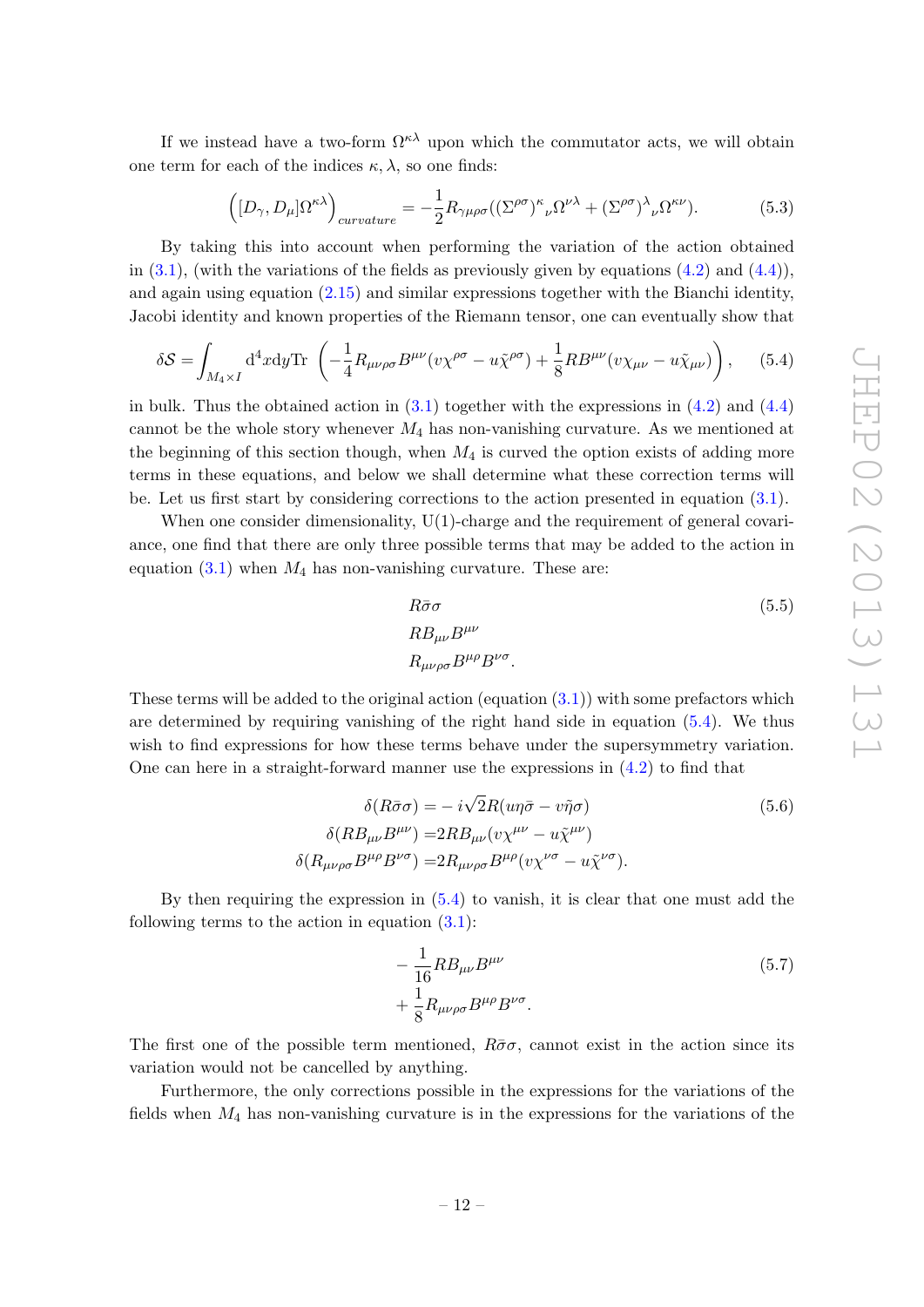fermionic zero-forms. The only possibility is that there may be an extra term proportional to the curvature scalar added in these [\(4.4\)](#page-10-2). This will not be the case here however, since it would result in non-vanishing terms in the variation of the action. For example, it will give rise to two terms containing one covariant derivative, one fermionic one-form and the curvature scalar. These two terms will be:

<span id="page-13-0"></span>
$$
vRD_{\mu}\psi^{\mu} + uRD_{\mu}\tilde{\psi}^{\mu}.
$$
\n(5.8)

These are not identically zero and are as previously mentioned the only terms of this form.

Thus with all these considerations in mind, we can draw the conclusion that we have found the complete and unique action of the topologically twisted maximally supersymmetric Yang-Mills theory on a general five manifold on the form  $M_4 \times I$  in bulk. This will be given by:

$$
S = \int_{M_4 \times I} d^4x dy \text{Tr} \left( -\frac{1}{4} F_{\mu\nu} F^{\mu\nu} - \frac{1}{2} F_{y\mu} F^{y\mu} - \frac{1}{2} F_{y\mu} F^{y\mu} \right) \qquad (5.9)
$$
  
\n
$$
- \frac{1}{8} D_{\gamma} B_{\mu\nu} D^{\gamma} B^{\mu\nu} - D_{\mu} \sigma D^{\mu} \bar{\sigma} - \frac{1}{8} D_{y} B_{\mu\nu} D^{y} B^{\mu\nu} - D_{y} \sigma D^{y} \bar{\sigma} - \frac{1}{32} (B \times B)_{\mu\nu} (B \times B)^{\mu\nu} - \frac{1}{4} [B_{\mu\nu}, \sigma] [B_{\mu\nu}, \bar{\sigma}] + \frac{1}{2} [\sigma, \bar{\sigma}]^{2} - \frac{1}{16} R B_{\mu\nu} B^{\mu\nu} + \frac{1}{8} R_{\mu\nu\rho\sigma} B^{\mu\rho} B^{\nu\sigma} - \tilde{\eta} D_{y} \eta - \tilde{\psi}_{\mu} D_{y} \psi^{\mu} - \frac{1}{4} \tilde{\chi}_{\mu\nu} D_{y} \chi^{\mu\nu} - \frac{1}{\sqrt{2}} (+ \sigma [\tilde{\eta}, \tilde{\eta}] + \bar{\sigma} [\eta, \eta] - \sigma [\tilde{\psi}_{\mu}, \tilde{\psi}^{\mu}] - \bar{\sigma} [\psi_{\mu}, \psi^{\mu}] + \frac{1}{4} \sigma [\tilde{\chi}^{\mu\nu}, \tilde{\chi}_{\mu\nu}] + \frac{1}{4} \bar{\sigma} [\chi^{\mu\nu}, \chi_{\mu\nu}] \bigg) - \frac{1}{4} B_{\mu\nu} [\tilde{\eta}, \chi^{\mu\nu}] + \frac{1}{4} B_{\mu\nu} [\eta, \tilde{\chi}^{\mu\nu}] + B_{\mu\nu} [\psi^{\mu}, \tilde{\psi}^{\nu}] + \frac{1}{4} B_{\mu\nu} [\tilde{\chi}^{\mu\gamma}, \chi^{\nu\gamma}] \bigg).
$$

Many of the bosonic terms obtained in this action have previously been obtained by Witten in [\[6\]](#page-14-4) during examination of the equations of motion for the theory, but the expression given therein is here completed by the remaining terms. Neither the bosonic terms consisting of only covariant derivatives and zero-forms or the terms quartic in the zero-forms have been presented before. The same is true for the fermionic terms. The action of the twisted theory is now complete, and the result in equation [\(5.9\)](#page-13-0) is the unique result. All coefficients are precisely determined by the condition of invariance under our two supersymmetries.

When considering the boundary as well, surface terms from the integrations by parts that have been carried out here will cause the above action to no longer be invariant under the supersymmetries we have considered here. The boundary conditions of the theory will turn out to be half-BPS [\[17\]](#page-14-14), thus breaking half of the supersymmetries. The obtained action will then only be supersymmetric for  $u = \pm v$ , which have been further investigated in [\[6\]](#page-14-4). However, the precise appearance of the boundary terms have not been studied in any detail in this work. This may be interesting, and possibly something for future works.